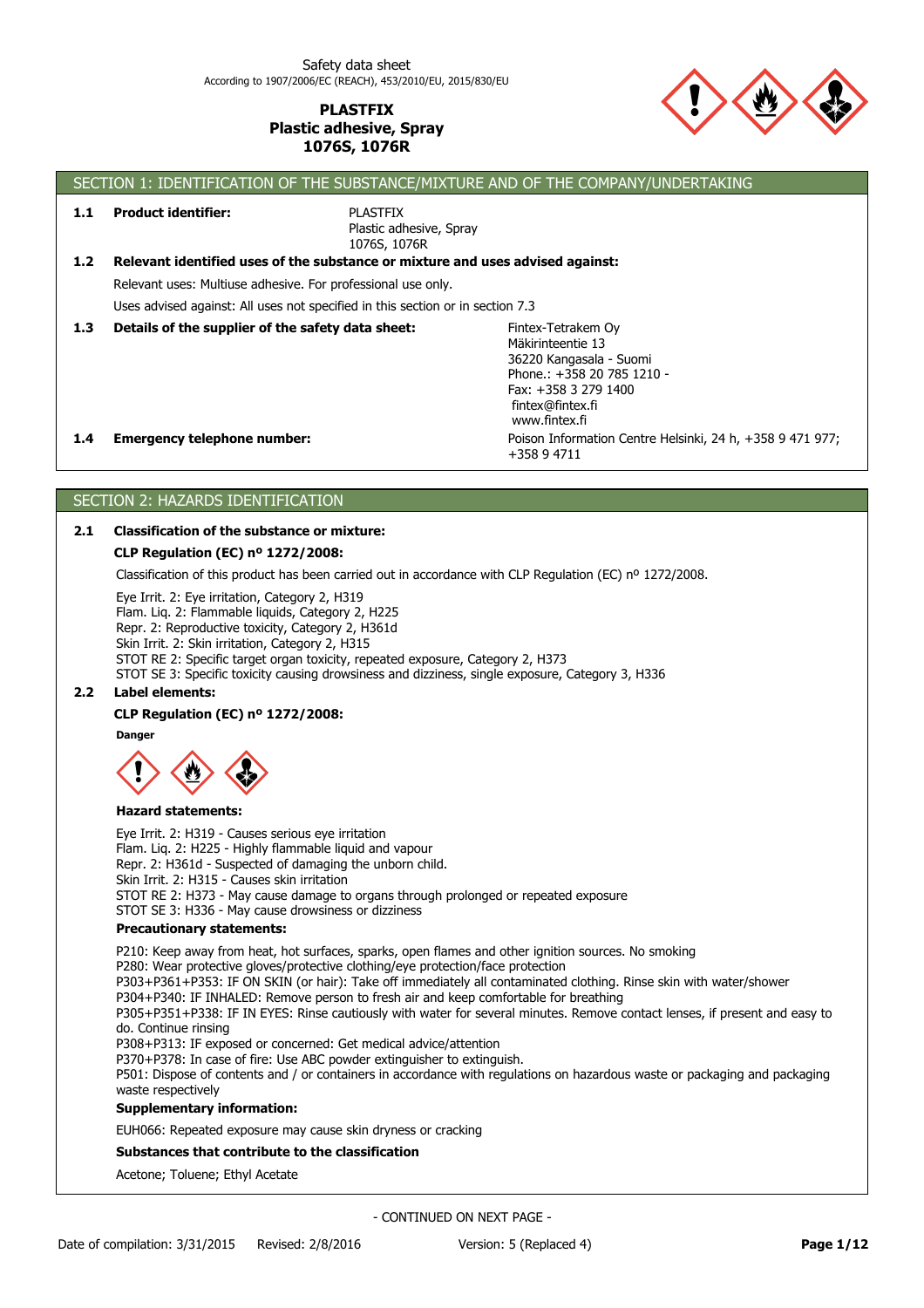

# SECTION 2: HAZARDS IDENTIFICATION (continued)

### **2.3 Other hazards:**

Non-applicable

# SECTION 3: COMPOSITION/INFORMATION ON INGREDIENTS

### **3.1 Substance:**

Non-applicable

#### **3.2 Mixture:**

#### **Chemical description:** Mixture composed of polyurethane in solvents

#### **Components:**

In accordance with Annex II of Regulation (EC) nº1907/2006 (point 3), the product contains:

| Identification                                                          | Chemical name/Classification<br><b>Concentration</b> |                                                                                                                                                          |              |  |  |
|-------------------------------------------------------------------------|------------------------------------------------------|----------------------------------------------------------------------------------------------------------------------------------------------------------|--------------|--|--|
| CAS:<br>$67 - 64 - 1$                                                   | Acetone                                              | ATP CLP00                                                                                                                                                |              |  |  |
| EC:<br>200-662-2<br>Index: 606-001-00-8<br>REACH: 01-2119471330-49-XXXX | Regulation 1272/2008                                 | Eye Irrit. 2: H319; Flam. Lig. 2: H225; STOT SE 3: H336 - Danger                                                                                         | $60 - 590 %$ |  |  |
| CAS:<br>108-88-3                                                        | Toluene                                              | ATP CLP00                                                                                                                                                |              |  |  |
| EC:<br>203-625-9<br>Index: 601-021-00-3<br>REACH: 01-2119471310-51-XXXX | <b>Regulation 1272/2008</b>                          | Asp. Tox. 1: H304; Flam. Liq. 2: H225; Repr. 2: H361d; Skin Irrit. 2: H315; STOT RE 2:<br>$\diamond \diamond \diamond$<br>H373; STOT SE 3: H336 - Danger | $5 - 15\%$   |  |  |
| CAS:<br>141-78-6                                                        | <b>Ethyl Acetate</b>                                 | ATP CLP00                                                                                                                                                |              |  |  |
| EC:<br>205-500-4<br>Index: 607-022-00-5<br>REACH: 01-2119475103-46-XXXX | Regulation 1272/2008                                 | Eye Irrit. 2: H319; Flam. Lig. 2: H225; STOT SE 3: H336 - Danger                                                                                         | $1 - 5%$     |  |  |
|                                                                         |                                                      | To obtain more information on the risk of the substances consult sections 8, 11, 12, 15 and 16.                                                          |              |  |  |

### SECTION 4: FIRST AID MEASURES

#### **4.1 Description of first aid measures:**

The symptoms resulting from intoxication can appear after exposure, therefore, in case of doubt, seek medical attention for direct exposure to the chemical product or persistent discomfort, showing the SDS of this product.

### **By inhalation:**

Remove the person affected from the area of exposure, provide with fresh air and keep at rest. In serious cases such as cardiorespiratory failure, artificial resuscitation techniques will be necessary (mouth to mouth resuscitation, cardiac massage, oxygen supply, etc.) requiring immediate medical assistance.

### **By skin contact:**

Remove contaminated clothing and footwear, rinse skin or shower the person affected if appropriate with plenty of cold water and neutral soap. In serious cases see a doctor. If the product causes burns or freezing, clothing should not be removed as this could worsen the injury caused if it is stuck to the skin. If blisters form on the skin, these should never be burst as this will increase the risk of infection.

## **By eye contact:**

Rinse eyes thoroughly with lukewarm water for at least 15 minutes. Do not allow the person affected to rub or close their eyes. If the injured person uses contact lenses, these should be removed unless they are stuck to the eyes, as this could cause further damage. In all cases, after cleaning, a doctor should be consulted as quickly as possible with the SDS of the product.

## **By ingestion/aspiration:**

Do not induce vomiting, but if it does happen keep the head down to avoid aspiration. Keep the person affected at rest. Rinse out the mouth and throat, as they may have been affected during ingestion.

### **4.2 Most important symptoms and effects, both acute and delayed:**

Acute and delayed effects are indicated in sections 2 and 11.

### **4.3 Indication of any immediate medical attention and special treatment needed:**

# Non-applicable

# SECTION 5: FIREFIGHTING MEASURES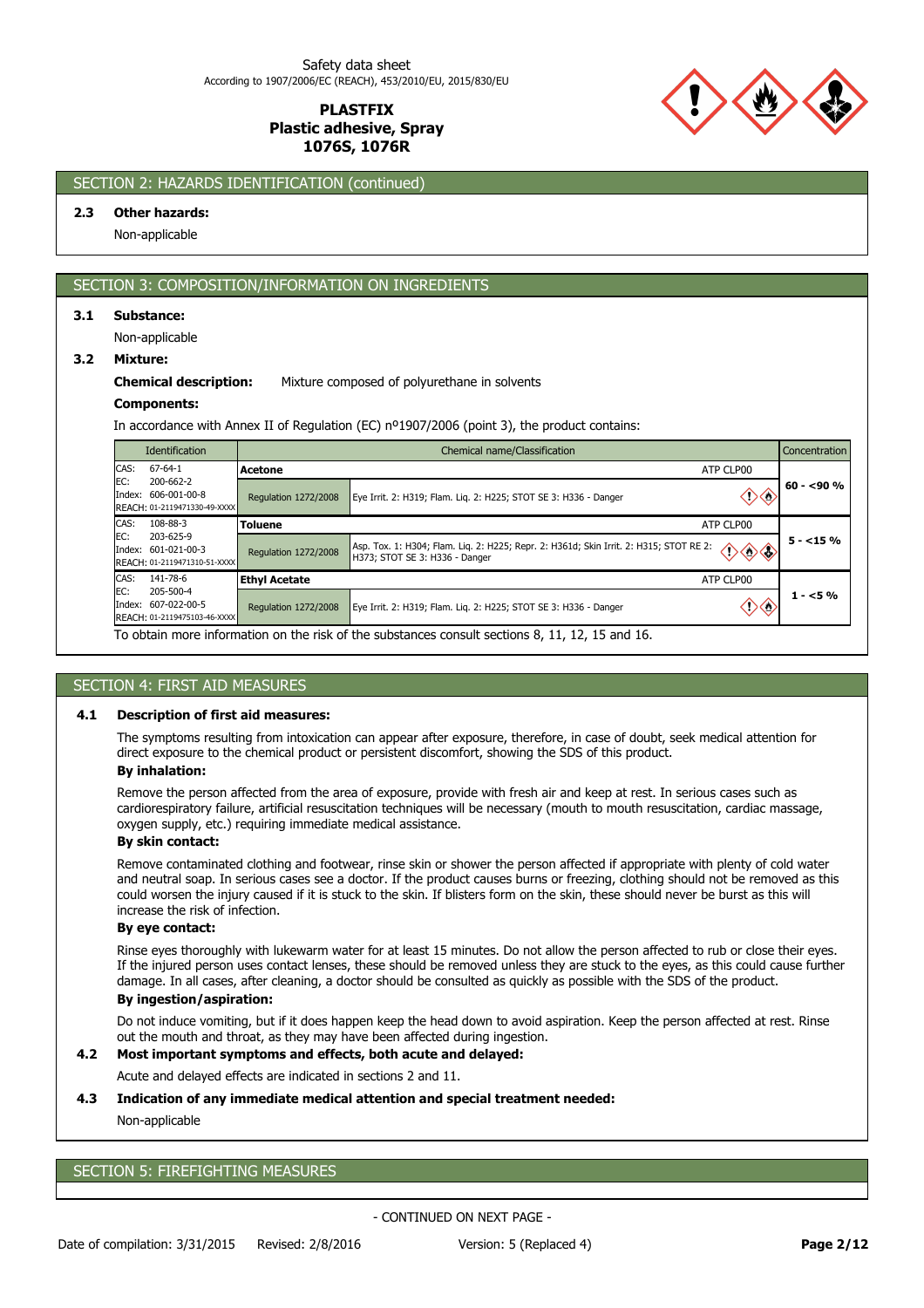

# SECTION 5: FIREFIGHTING MEASURES (continued)

### **5.1 Extinguishing media:**

If possible use polyvalent powder fire extinguishers (ABC powder), alternatively use foam or carbon dioxide extinguishers (CO2). IT IS RECOMMENDED NOT to use tap water as an extinguishing agent.

### **5.2 Special hazards arising from the substance or mixture:**

As a result of combustion or thermal decomposition reactive sub-products are created that can become highly toxic and, consequently, can present a serious health risk.

### **5.3 Advice for firefighters:**

Depending on the magnitude of the fire it may be necessary to use full protective clothing and individual respiratory equipment. Minimum emergency facilities and equipment should be available (fire blankets, portable first aid kit,...) in accordance with Directive 89/654/EC.

#### **Additional provisions:**

Act in accordance with the Internal Emergency Plan and the Information Sheets on actions to take after an accident or other emergencies. Destroy any source of ignition. In case of fire, refrigerate the storage containers and tanks for products susceptible to inflammation, explosion or BLEVE as a result of high temperatures. Avoid spillage of the products used to extinguish the fire into an aqueous medium.

### SECTION 6: ACCIDENTAL RELEASE MEASURES

### **6.1 Personal precautions, protective equipment and emergency procedures:**

Isolate leaks provided that there is no additional risk for the people performing this task. Evacuate the area and keep out those without protection. Personal protection equipment must be used against potential contact with the spilt product (See section 8). Above all prevent the formation of any vapour-air flammable mixtures, through either ventilation or the use of an inertization agent. Destroy any source of ignition. Eliminate electrostatic charges by interconnecting all the conductive surfaces on which static electricity could form, and also ensuring that all surfaces are connected to the ground.

### **6.2 Environmental precautions:**

This product is not classified as hazardous to the environment. Keep product away from drains, surface and underground water.

# **6.3 Methods and material for containment and cleaning up:**

It is recommended:

Absorb the spillage using sand or inert absorbent and move it to a safe place. Do not absorb in sawdust or other combustible absorbents. For any concern related to disposal consult section 13.

## **6.4 Reference to other sections:**

See sections 8 and 13.

# SECTION 7: HANDLING AND STORAGE

### **7.1 Precautions for safe handling:**

A.- Precautions for safe manipulation

Comply with the current legislation concerning the prevention of industrial risks. Keep containers hermetically sealed. Control spills and residues, destroying them with safe methods (section 6). Avoid leakages from the container. Maintain order and cleanliness where dangerous products are used.

B.- Technical recommendations for the prevention of fires and explosions

Transfer in well ventilated areas, preferably through localized extraction. Fully control sources of ignition (mobile phones, sparks,…) and ventilate during cleaning operations. Avoid the existence of dangerous atmospheres inside containers, applying inertization systems where possible. Transfer at a slow speed to avoid the creation of electrostatic charges. Against the possibility of electrostatic charges: ensure a perfect equipotential connection, always use groundings, do not wear work clothes made of acrylic fibres, preferably wearing cotton clothing and conductive footwear. Comply with the essential security requirements for equipment and systems defined in Directive 94/9/EC (ATEX 100) and with the minimum requirements for protecting the security and health of workers under the selection criteria of Directive 1999/92/EC (ATEX 137). Consult section 10 for conditions and materials that should be avoided.

C.- Technical recommendations to prevent ergonomic and toxicological risks

PREGNANT WOMEN SHOULD NOT BE EXPOSED TO THIS PRODUCT. Transfer in fixed places that comply with the necessary security conditions (emergency showers and eyewash stations in close proximity), using personal protection equipment, especially on the hands and face (See section 8). Limit manual transfers to containers of small amounts. Do not eat or drink during the process, washing hands afterwards with suitable cleaning products.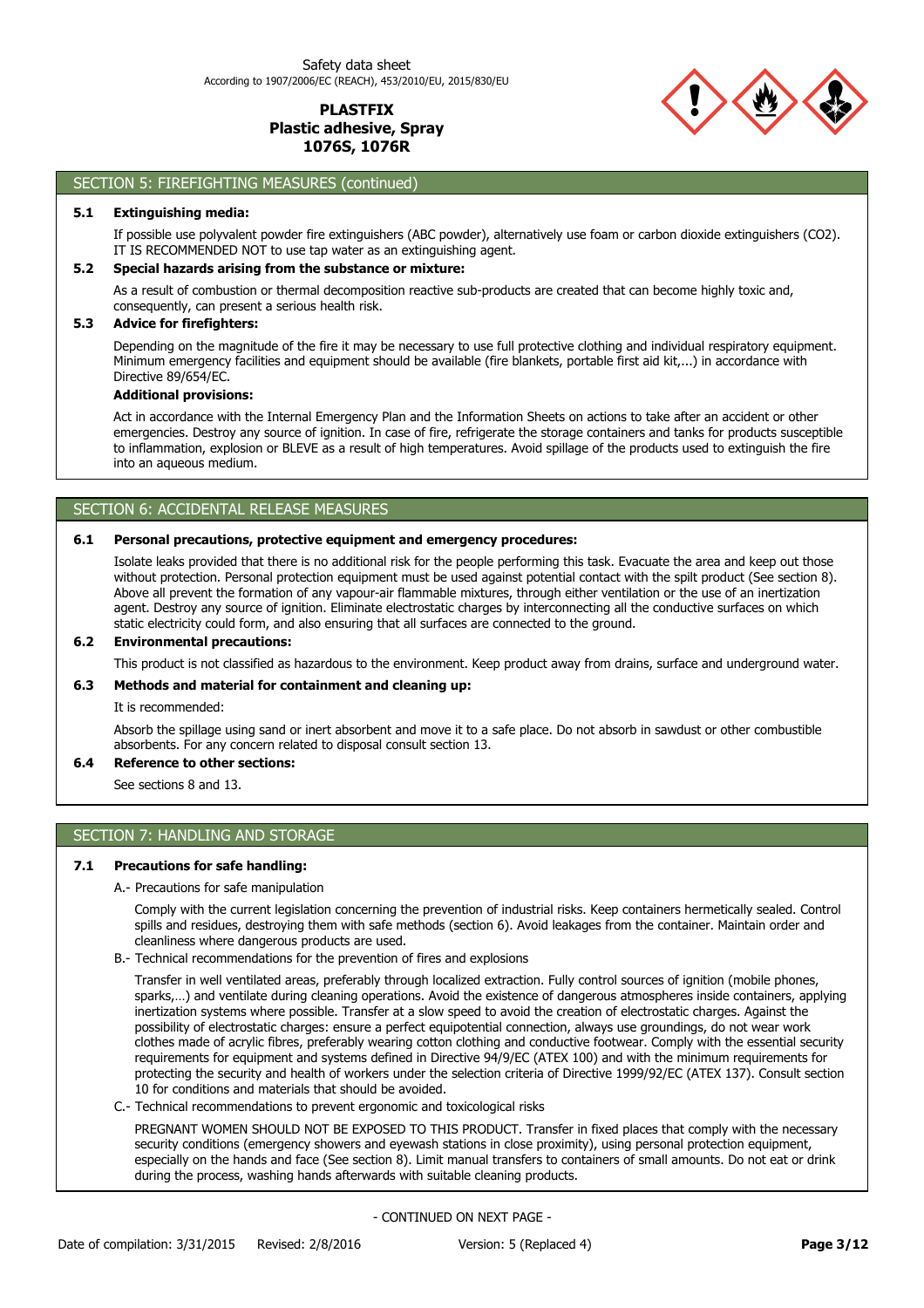

# SECTION 7: HANDLING AND STORAGE (continued)

#### D.- Technical recommendations to prevent environmental risks

It is recommended to have absorbent material available at close proximity to the product (See subsection 6.3)

#### **7.2 Conditions for safe storage, including any incompatibilities:**

A.- Technical measures for storage

| Minimum Temp.: | 5 <sup>o</sup> C |
|----------------|------------------|
| Maximum Temp.: | 30 OC            |
| Maximum time:  | 6 Months         |

B.- General conditions for storage

Avoid sources of heat, radiation, static electricity and contact with food. For additional information see subsection 10.5

### **7.3 Specific end use(s):**

Except for the instructions already specified it is not necessary to provide any special recommendation regarding the uses of this product.

## SECTION 8: EXPOSURE CONTROLS/PERSONAL PROTECTION

#### **8.1 Control parameters:**

Substances whose occupational exposure limits have to be monitored in the work environment

| Identification | <b>Environmental limits</b> |           |                        |  |
|----------------|-----------------------------|-----------|------------------------|--|
| Acetone        | IOELV (8h)                  | 500 ppm   | 1210 mg/m <sup>3</sup> |  |
| CAS: 67-64-1   | <b>IOELV (STEL)</b>         |           |                        |  |
| EC: 200-662-2  | Year                        | 2015      |                        |  |
| Toluene        | IOELV (8h)                  | 50 ppm    | 192 mg/m $3$           |  |
| CAS: 108-88-3  | <b>IOELV (STEL)</b>         | $100$ ppm | 384 mg/m <sup>3</sup>  |  |
| EC: 203-625-9  | Year                        | 2015      |                        |  |

#### **DNEL (Workers):**

|                       |                   | Short exposure         |                        | Long exposure          |                |
|-----------------------|-------------------|------------------------|------------------------|------------------------|----------------|
| <b>Identification</b> |                   | Systemic               | Local                  | Systemic               | Local          |
| Acetone               | Oral              | Non-applicable         | Non-applicable         | Non-applicable         | Non-applicable |
| CAS: 67-64-1          | Dermal            | Non-applicable         | Non-applicable         | $186$ mg/kg            | Non-applicable |
| EC: 200-662-2         | <b>Inhalation</b> | Non-applicable         | 2420 mg/m <sup>3</sup> | 1210 mg/m <sup>3</sup> | Non-applicable |
| Toluene               | Oral              | Non-applicable         | Non-applicable         | Non-applicable         | Non-applicable |
| CAS: 108-88-3         | Dermal            | Non-applicable         | Non-applicable         | 384 mg/kg              | Non-applicable |
| EC: 203-625-9         | <b>Inhalation</b> | 384 mg/m $3$           | 384 mg/m <sup>3</sup>  | 192 mg/m $3$           | 192 mg/m $3$   |
| <b>Ethyl Acetate</b>  | Oral              | Non-applicable         | Non-applicable         | Non-applicable         | Non-applicable |
| CAS: 141-78-6         | Dermal            | Non-applicable         | Non-applicable         | 63 mg/kg               | Non-applicable |
| EC: 205-500-4         | <b>Inhalation</b> | 1468 mg/m <sup>3</sup> | 1468 mg/m <sup>3</sup> | 734 mg/m <sup>3</sup>  | 734 mg/m $3$   |

## **DNEL (General population):**

|                       |                   |                       | Short exposure          | Long exposure           |                         |
|-----------------------|-------------------|-----------------------|-------------------------|-------------------------|-------------------------|
| <b>Identification</b> |                   | Systemic              | Local                   | Systemic                | Local                   |
| Acetone               | Oral              | Non-applicable        | Non-applicable          | 62 mg/kg                | Non-applicable          |
| CAS: 67-64-1          | Dermal            | Non-applicable        | Non-applicable          | $62 \text{ mg/kg}$      | Non-applicable          |
| EC: 200-662-2         | <b>Inhalation</b> | Non-applicable        | Non-applicable          | $200 \text{ mg/m}^3$    | Non-applicable          |
| Toluene               | Oral              | Non-applicable        | Non-applicable          | 8.13 mg/kg              | Non-applicable          |
| CAS: 108-88-3         | Dermal            | Non-applicable        | Non-applicable          | $226$ mg/kg             | Non-applicable          |
| EC: 203-625-9         | <b>Inhalation</b> | 226 mg/m <sup>3</sup> | $226$ mg/m <sup>3</sup> | 56.5 mg/m <sup>3</sup>  | 56.5 mg/m <sup>3</sup>  |
| <b>Ethyl Acetate</b>  | Oral              | Non-applicable        | Non-applicable          | $4.5$ mg/kg             | Non-applicable          |
| CAS: 141-78-6         | Dermal            | Non-applicable        | Non-applicable          | 37 mg/kg                | Non-applicable          |
| EC: 205-500-4         | Inhalation        | 734 mg/m <sup>3</sup> | 734 mg/m <sup>3</sup>   | $367$ mg/m <sup>3</sup> | $367$ mg/m <sup>3</sup> |
| <b>PNEC:</b>          |                   |                       |                         |                         |                         |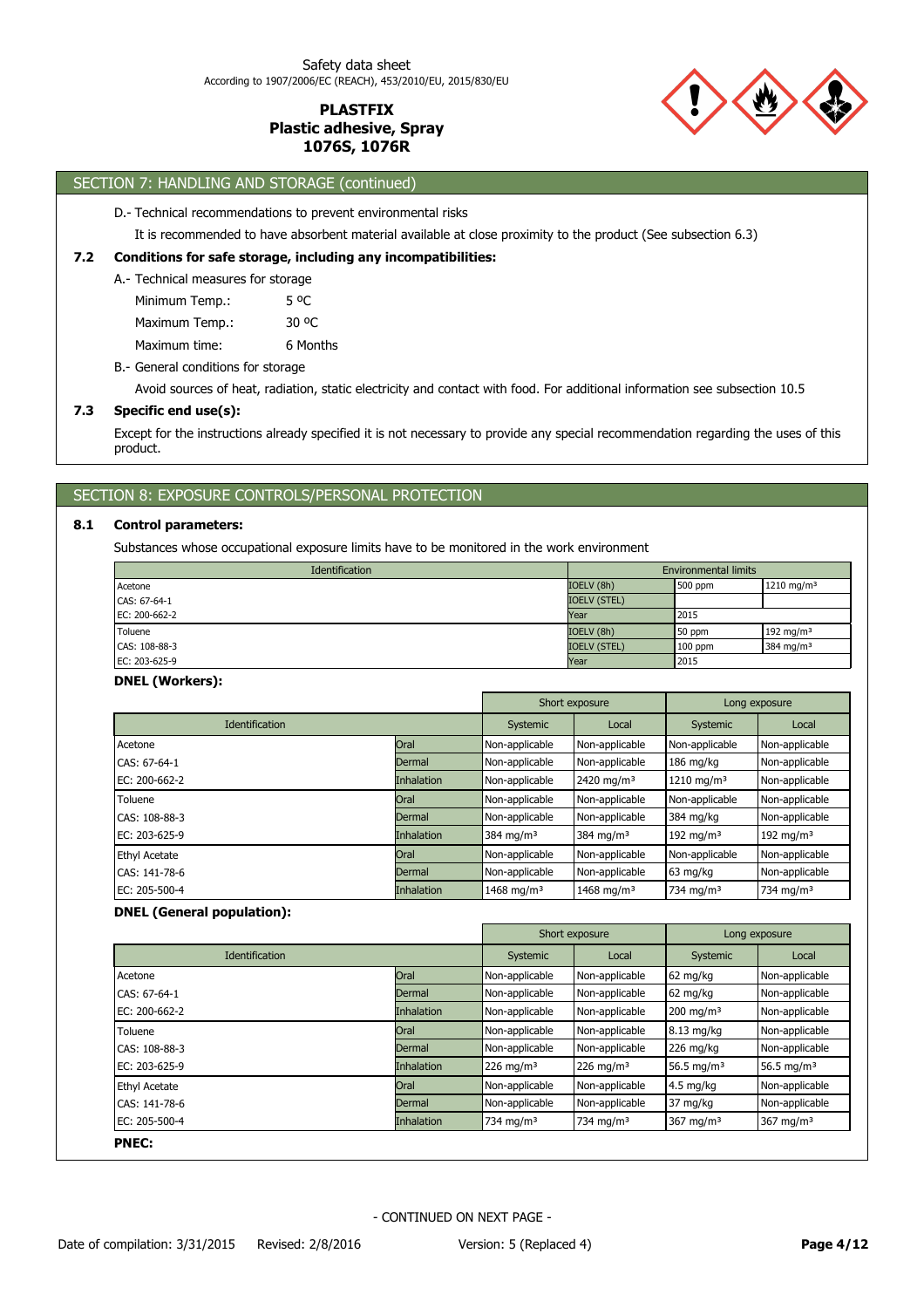

# SECTION 8: EXPOSURE CONTROLS/PERSONAL PROTECTION (continued)

| <b>Identification</b> |              |                |                         |               |
|-----------------------|--------------|----------------|-------------------------|---------------|
| Acetone               | <b>STP</b>   | $100$ mg/L     | Fresh water             | 10.6 mg/L     |
| CAS: 67-64-1          | Soil         | 29.5 mg/kg     | Marine water            | $1.06$ mg/L   |
| EC: 200-662-2         | Intermittent | $21$ mg/L      | Sediment (Fresh water)  | 30.4 mg/kg    |
|                       | Oral         | Non-applicable | Sediment (Marine water) | 3.04 mg/kg    |
| Toluene               | <b>STP</b>   | 13.61 mg/L     | Fresh water             | $0.68$ mg/L   |
| CAS: 108-88-3         | Soil         | $2.89$ mg/kg   | Marine water            | $0.68$ mg/L   |
| EC: 203-625-9         | Intermittent | $0.68$ mg/L    | Sediment (Fresh water)  | 16.39 mg/kg   |
|                       | Oral         | Non-applicable | Sediment (Marine water) | 16.39 mg/kg   |
| <b>Ethyl Acetate</b>  | <b>STP</b>   | 650 mg/L       | Fresh water             | $0.24$ mg/L   |
| CAS: 141-78-6         | Soil         | $0.148$ mg/kg  | Marine water            | $0.024$ mg/L  |
| EC: 205-500-4         | Intermittent | $1.65$ mg/L    | Sediment (Fresh water)  | $1.15$ mg/kg  |
|                       | Oral         | 200 g/kg       | Sediment (Marine water) | $0.115$ mg/kg |

### **8.2 Exposure controls:**

A.- General security and hygiene measures in the work place

In accordance with the order of importance to control professional exposure (Directive 98/24/EC) it is recommended to use localized extraction in the work area as a collective protection measure to avoid exceeding the professional exposure limits. In case of using individual protection equipment they should have the CE marking in accordance with Directive 89/686/EC. For more information on Personal Protection Equipment (storage, use, cleaning, maintenance, class of protection,…) consult the information leaflet provided by the manufacturer. For additional information see subsection 7.1.

All information contained herein is a recommendation which needs some specification from the labour risk prevention services as it is not known whether the company has additional measures at its disposal.

### B.- Respiratory protection

| Pictogram                                    | PPE                                                                                                          | Labelling            | <b>CEN Standard</b>                                                                                                                                   | Remarks                                                                                                                                                                                                        |
|----------------------------------------------|--------------------------------------------------------------------------------------------------------------|----------------------|-------------------------------------------------------------------------------------------------------------------------------------------------------|----------------------------------------------------------------------------------------------------------------------------------------------------------------------------------------------------------------|
| Mandatory<br>respiratory tract<br>protection | Filter mask for gases and<br>vapours                                                                         | CE<br><b>CAT III</b> | EN 405:2001+A1:2009                                                                                                                                   | Replace when there is a taste or smell of the<br>contaminant inside the face mask. If the<br>contaminant comes with warnings it is<br>recommended to use isolation equipment.                                  |
| C .- Specific protection for the hands       |                                                                                                              |                      |                                                                                                                                                       |                                                                                                                                                                                                                |
| Pictogram                                    | <b>PPE</b>                                                                                                   | Labelling            | <b>CEN Standard</b>                                                                                                                                   | Remarks                                                                                                                                                                                                        |
| Mandatory hand<br>protection                 | NON-disposable chemical<br>protective gloves                                                                 | <b>CAT III</b>       | EN 374-1:2003<br>EN 374-3:2003/AC:2006<br>EN 420:2003+A1:2009                                                                                         | The Breakthrough Time indicated by the<br>manufacturer must exceed the period during which<br>the product is being used. Do not use protective<br>creams after the product has come into contact<br>with skin. |
| D.- Ocular and facial protection             |                                                                                                              |                      |                                                                                                                                                       |                                                                                                                                                                                                                |
| Pictogram                                    | PPE                                                                                                          | Labelling            | <b>CEN Standard</b>                                                                                                                                   | Remarks                                                                                                                                                                                                        |
| Mandatory face<br>protection                 | Face mask                                                                                                    | CE<br><b>CAT II</b>  | EN 166:2001<br>EN 167:2001<br>EN 168:2001<br>EN ISO 4007:2012                                                                                         | Clean daily and disinfect periodically according to<br>the manufacturer's instructions. Use if there is a<br>risk of splashing.                                                                                |
| E.- Bodily protection                        |                                                                                                              |                      |                                                                                                                                                       |                                                                                                                                                                                                                |
| Pictogram                                    | PPE                                                                                                          | Labelling            | <b>CEN Standard</b>                                                                                                                                   | Remarks                                                                                                                                                                                                        |
| Mandatory complete<br>body protection        | Disposable clothing for<br>protection against chemical<br>risks, with antistatic and<br>fireproof properties | <b>CAT III</b>       | EN 1149-1,2,3<br>EN 13034:2005+A1:2009<br>EN ISO 13982-<br>1:2004/A1:2010<br>EN ISO 6529:2001<br>EN ISO 6530:2005<br>EN ISO 13688:2013<br>EN 464:1994 | For professional use only. Clean periodically<br>according to the manufacturer's instructions.                                                                                                                 |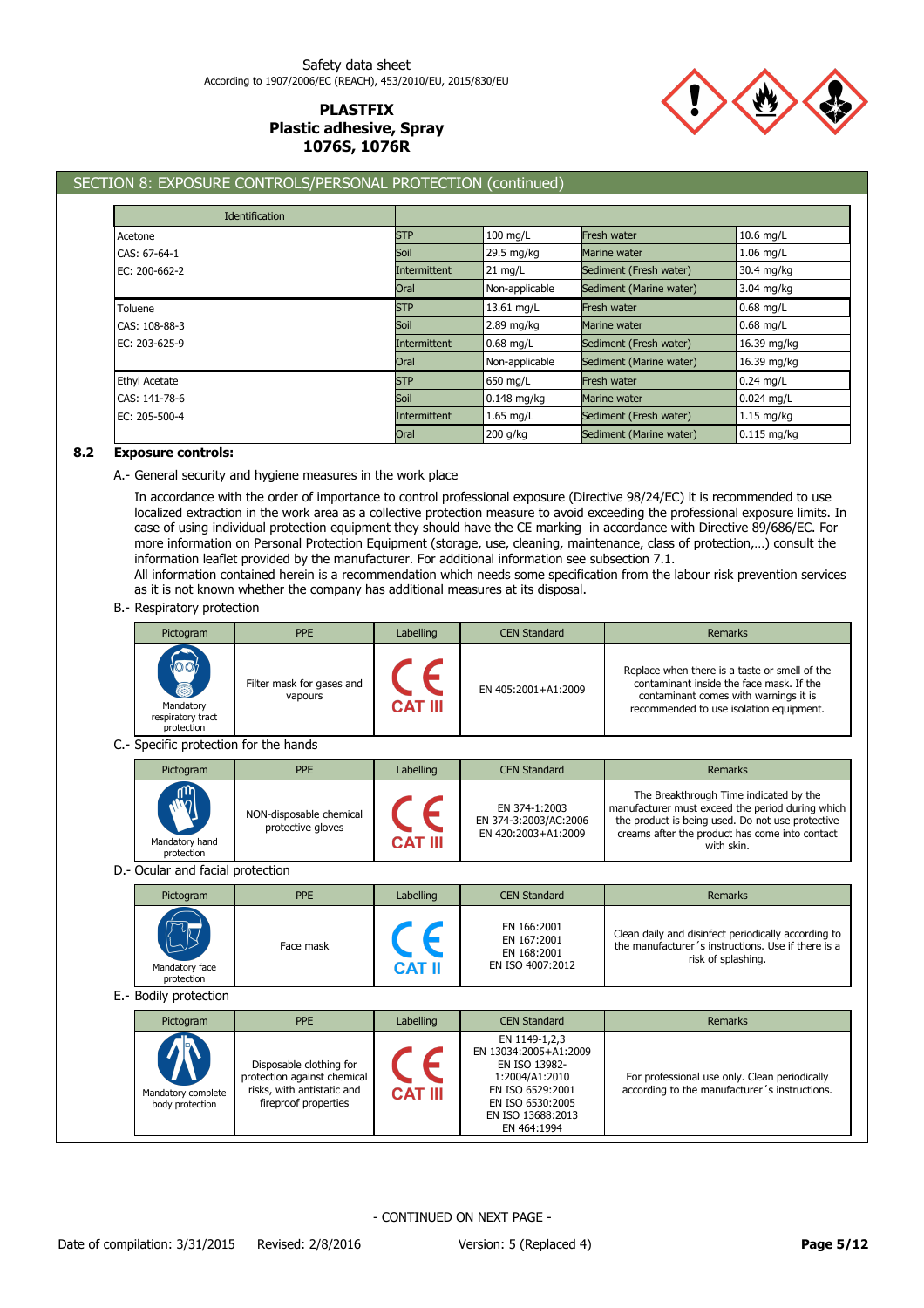

| SECTION 8: EXPOSURE CONTROLS/PERSONAL PROTECTION (continued) |                              |                                                           |                                                                                                              |                                            |  |                                                       |  |                                             |  |
|--------------------------------------------------------------|------------------------------|-----------------------------------------------------------|--------------------------------------------------------------------------------------------------------------|--------------------------------------------|--|-------------------------------------------------------|--|---------------------------------------------|--|
|                                                              | Pictogram                    |                                                           | <b>PPE</b>                                                                                                   | Labelling                                  |  | <b>CEN Standard</b>                                   |  | Remarks                                     |  |
|                                                              | Mandatory foot<br>protection |                                                           | Safety footwear for<br>protection against chemical<br>risk, with antistatic and heat<br>resistant properties | <b>CAT III</b>                             |  | EN 13287:2008<br>EN ISO 20345:2011<br>EN 13832-1:2006 |  | Replace boots at any sign of deterioration. |  |
| F.- Additional emergency measures<br>Emergency measure       |                              |                                                           |                                                                                                              |                                            |  | Emergency measure                                     |  | <b>Standards</b>                            |  |
| 憑<br>Emergency shower                                        |                              | <b>Standards</b><br><b>ANSI Z358-1</b><br>ISO 3864-1:2002 |                                                                                                              | $\bm{\bm{\circ}}$<br>W<br>Eyewash stations |  | DIN 12 899<br>ISO 3864-1:2002                         |  |                                             |  |

## **Environmental exposure controls:**

In accordance with the community legislation for the protection of the environment it is recommended to avoid environmental spillage of both the product and its container. For additional information see subsection 7.1.D

# SECTION 9: PHYSICAL AND CHEMICAL PROPERTIES

# **9.1 Information on basic physical and chemical properties:**

For complete information see the product datasheet.

| <b>Appearance:</b>                                                                                 |                         |
|----------------------------------------------------------------------------------------------------|-------------------------|
| Physical state at 20 °C:                                                                           | Liquid                  |
| Appearance:                                                                                        | <b>Viscous</b>          |
| Color:                                                                                             | Colourless              |
| Odor:                                                                                              | Not available           |
| <b>Volatility:</b>                                                                                 |                         |
| Boiling point at atmospheric pressure:                                                             | 61 °C                   |
| Vapour pressure at 20 °C:                                                                          | 22149 Pa                |
| Vapour pressure at 50 °C:                                                                          | 73971 Pa (74 kPa)       |
| Evaporation rate at 20 °C:                                                                         | Non-applicable *        |
| <b>Product description:</b>                                                                        |                         |
| Density at 20 °C:                                                                                  | $812$ kg/m <sup>3</sup> |
| Relative density at 20 °C:                                                                         | 0.812                   |
| Dynamic viscosity at 20 °C:                                                                        | Non-applicable *        |
| Kinematic viscosity at 20 °C:                                                                      | Non-applicable *        |
| Kinematic viscosity at 40 °C:                                                                      | $>20.5$ cSt             |
| Concentration:                                                                                     | Non-applicable *        |
| pH:                                                                                                | Non-applicable *        |
| Vapour density at 20 °C:                                                                           | Non-applicable *        |
| Partition coefficient n-octanol/water 20 °C:                                                       | Non-applicable *        |
| Solubility in water at 20 °C:                                                                      | Non-applicable *        |
| Solubility properties:                                                                             | Non-applicable *        |
| Decomposition temperature:                                                                         | Non-applicable *        |
| Melting point/freezing point:                                                                      | Non-applicable *        |
| <b>Flammability:</b>                                                                               |                         |
| Flash Point:                                                                                       | $-16$ °C                |
| Autoignition temperature:                                                                          | 427 °C                  |
| *Not relevant due to the nature of the product, not providing information property of its hazards. |                         |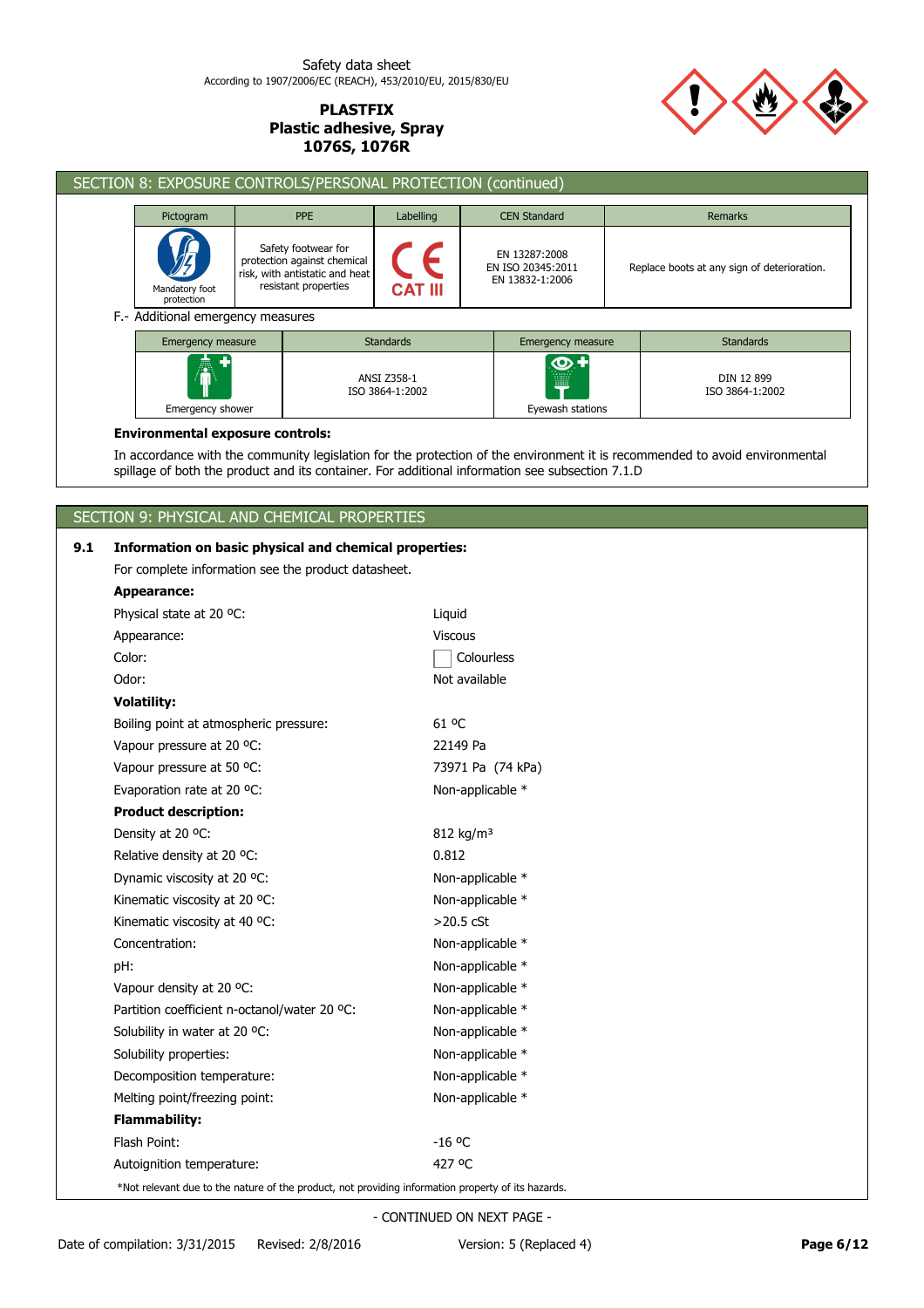

|     | SECTION 9: PHYSICAL AND CHEMICAL PROPERTIES (continued)                                            |                  |  |  |  |
|-----|----------------------------------------------------------------------------------------------------|------------------|--|--|--|
|     | Lower flammability limit:                                                                          | Not available    |  |  |  |
|     | Upper flammability limit:                                                                          | Not available    |  |  |  |
| 9.2 | <b>Other information:</b>                                                                          |                  |  |  |  |
|     | Surface tension at 20 °C:                                                                          | Non-applicable * |  |  |  |
|     | Refraction index:                                                                                  | Non-applicable * |  |  |  |
|     | *Not relevant due to the nature of the product, not providing information property of its hazards. |                  |  |  |  |

# SECTION 10: STABILITY AND REACTIVITY

### **10.1 Reactivity:**

No hazardous reactions are expected because the product is stable under recommended storage conditions. See section 7.

## **10.2 Chemical stability:**

Chemically stable under the conditions of storage, handling and use.

#### **10.3 Possibility of hazardous reactions:**

Under the specified conditions, hazardous reactions that lead to excessive temperatures or pressure are not expected.

#### **10.4 Conditions to avoid:**

Applicable for handling and storage at room temperature:

| Shock and friction | Contact with air | Increase in temperature | Sunliaht            | <b>Humidity</b> |
|--------------------|------------------|-------------------------|---------------------|-----------------|
| Not applicable     | Not applicable   | Risk of combustion      | Avoid direct impact | Not applicable  |

#### **10.5 Incompatible materials:**

| Acids          | Water          | Combustive materials | .<br>Combustible materials | <b>Others</b>                 |
|----------------|----------------|----------------------|----------------------------|-------------------------------|
| Not applicable | Not applicable | Avoid direct impact  | Not<br>* applicable        | Avoid alkalis or strong bases |

### **10.6 Hazardous decomposition products:**

See subsection 10.3, 10.4 and 10.5 to find out the specific decomposition products. Depending on the decomposition conditions, complex mixtures of chemical substances can be released: carbon dioxide (CO2), carbon monoxide and other organic compounds.

# SECTION 11: TOXICOLOGICAL INFORMATION

#### **11.1 Information on toxicological effects:**

The experimental information related to the toxicological properties of the product itself is not available

#### **Dangerous health implications:**

In case of exposure that is repetitive, prolonged or at concentrations higher than recommended by the occupational exposure limits, it may result in adverse effects on health depending on the means of exposure:

A.- Ingestion:

- Acute toxicity: Based on available data, the classification criteria are not met, as it does not contain substances classified as dangerous for consumption. For more information see section 3.

- Corrosivity/Irritability: The consumption of a considerable dose can cause irritation in the throat, abdominal pain, nausea and vomiting.
- B- Inhalation:
	- Acute toxicity: Based on available data, the classification criteria are not met, as it does not contain substances classified as dangerous for inhalation. For more information see section 3.
	- Corrosivity/Irritability: Based on available data, the classification criteria are not met, as it does not contain substances classified as dangerous for this effect. For more information see section 3.
- C- Contact with the skin and the eyes:
	- Contact with the skin: Produces skin inflammation.
	- Contact with the eyes: Produces eye damage after contact.
- D- CMR effects (carcinogenicity, mutagenicity and toxicity to reproduction):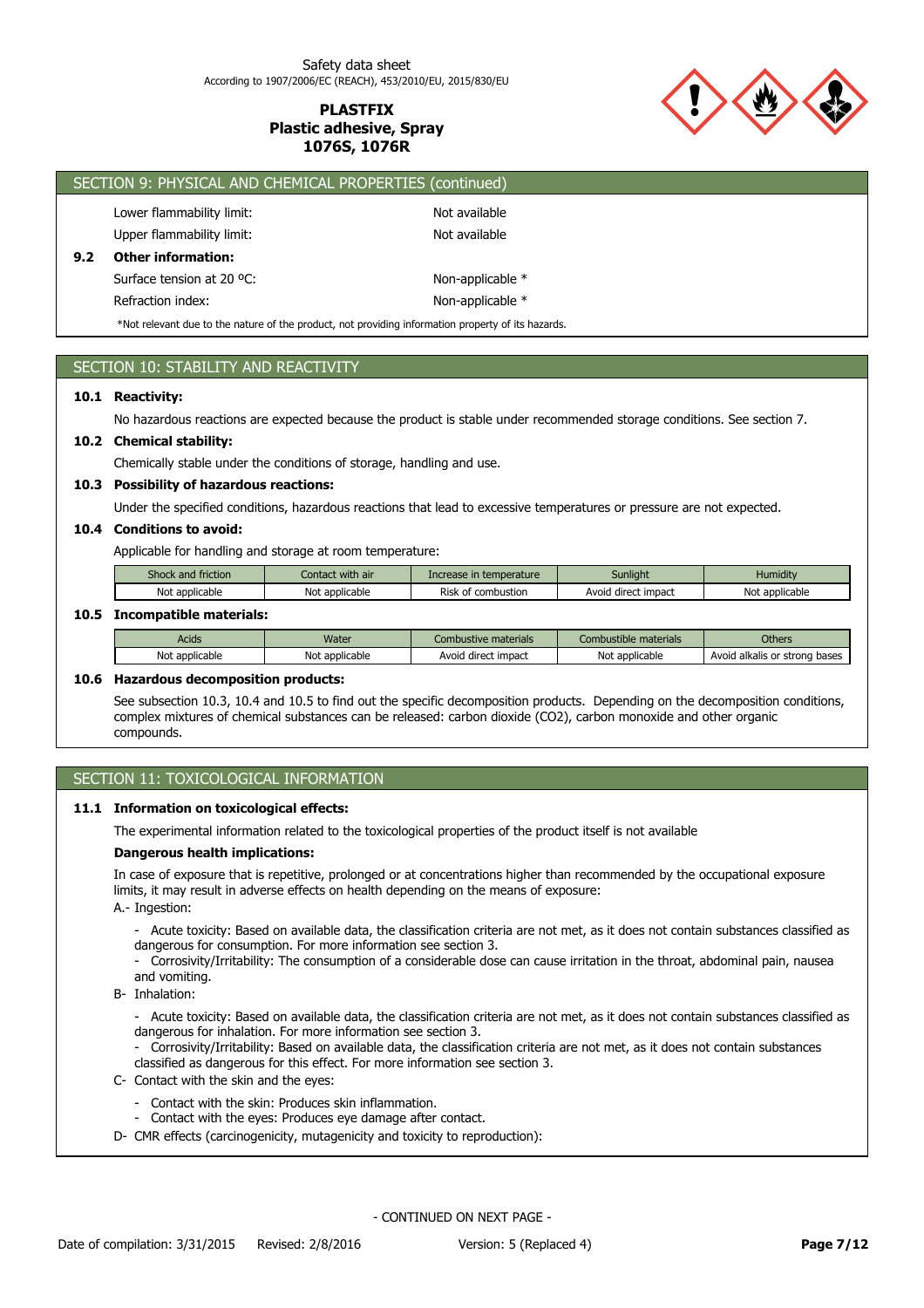

# SECTION 11: TOXICOLOGICAL INFORMATION (continued)

| - Carcinogenicity: Based on available data, the classification criteria are not met, as it does not contain substances classified<br>as dangerous for the effects mentioned. For more information see section 3.<br>- Mutagenicity: Based on available data, the classification criteria are not met, as it does not contain substances classified as<br>dangerous for this effect. For more information see section 3.<br>- Reproductive toxicity: Suspected of damaging the unborn child.<br>E- Sensitizing effects:<br>- Respiratory: Based on available data, the classification criteria are not met, as it does not contain substances classified as<br>dangerous with sensitising effects. For more information see section 3.<br>- Cutaneous: Based on available data, the classification criteria are not met, as it does not contain substances classified as<br>dangerous for this effect. For more information see section 3.<br>F- Specific target organ toxicity (STOT)-time exposure:<br>Exposure in high concentration can cause a breakdown in the central nervous system causing headache, dizziness, vertigo,<br>nausea, vomiting, confusion, and in serious cases, loss of consciousness.<br>G- Specific target organ toxicity (STOT)-repeated exposure:<br>- Specific target organ toxicity (STOT)-repeated exposure: Exposure in high concentration can cause a breakdown in the<br>central nervous system causing headache, dizziness, vertigo, nausea, vomiting, confusion, and in serious cases, loss of<br>consciousness.<br>- Skin: Repeated exposure may cause skin dryness or cracking<br>H- Aspiration hazard: |                 |                 |        |
|----------------------------------------------------------------------------------------------------------------------------------------------------------------------------------------------------------------------------------------------------------------------------------------------------------------------------------------------------------------------------------------------------------------------------------------------------------------------------------------------------------------------------------------------------------------------------------------------------------------------------------------------------------------------------------------------------------------------------------------------------------------------------------------------------------------------------------------------------------------------------------------------------------------------------------------------------------------------------------------------------------------------------------------------------------------------------------------------------------------------------------------------------------------------------------------------------------------------------------------------------------------------------------------------------------------------------------------------------------------------------------------------------------------------------------------------------------------------------------------------------------------------------------------------------------------------------------------------------------------------------------------------|-----------------|-----------------|--------|
| Based on available data, the classification criteria are not met, however it does contain substances classified as dangerous for<br>this effect. For more information see section 3.                                                                                                                                                                                                                                                                                                                                                                                                                                                                                                                                                                                                                                                                                                                                                                                                                                                                                                                                                                                                                                                                                                                                                                                                                                                                                                                                                                                                                                                         |                 |                 |        |
| <b>Other information:</b>                                                                                                                                                                                                                                                                                                                                                                                                                                                                                                                                                                                                                                                                                                                                                                                                                                                                                                                                                                                                                                                                                                                                                                                                                                                                                                                                                                                                                                                                                                                                                                                                                    |                 |                 |        |
| Non-applicable                                                                                                                                                                                                                                                                                                                                                                                                                                                                                                                                                                                                                                                                                                                                                                                                                                                                                                                                                                                                                                                                                                                                                                                                                                                                                                                                                                                                                                                                                                                                                                                                                               |                 |                 |        |
| Specific toxicology information on the substances:                                                                                                                                                                                                                                                                                                                                                                                                                                                                                                                                                                                                                                                                                                                                                                                                                                                                                                                                                                                                                                                                                                                                                                                                                                                                                                                                                                                                                                                                                                                                                                                           |                 |                 |        |
| Identification                                                                                                                                                                                                                                                                                                                                                                                                                                                                                                                                                                                                                                                                                                                                                                                                                                                                                                                                                                                                                                                                                                                                                                                                                                                                                                                                                                                                                                                                                                                                                                                                                               |                 | Acute toxicity  | Genus  |
| Toluene                                                                                                                                                                                                                                                                                                                                                                                                                                                                                                                                                                                                                                                                                                                                                                                                                                                                                                                                                                                                                                                                                                                                                                                                                                                                                                                                                                                                                                                                                                                                                                                                                                      | LD50 oral       | 5580 mg/kg      | Rat    |
| CAS: 108-88-3                                                                                                                                                                                                                                                                                                                                                                                                                                                                                                                                                                                                                                                                                                                                                                                                                                                                                                                                                                                                                                                                                                                                                                                                                                                                                                                                                                                                                                                                                                                                                                                                                                | LD50 dermal     | 12124 mg/kg     | Rat    |
| EC: 203-625-9                                                                                                                                                                                                                                                                                                                                                                                                                                                                                                                                                                                                                                                                                                                                                                                                                                                                                                                                                                                                                                                                                                                                                                                                                                                                                                                                                                                                                                                                                                                                                                                                                                | LC50 inhalation | 28.1 mg/L (4 h) | Rat    |
| <b>Ethyl Acetate</b>                                                                                                                                                                                                                                                                                                                                                                                                                                                                                                                                                                                                                                                                                                                                                                                                                                                                                                                                                                                                                                                                                                                                                                                                                                                                                                                                                                                                                                                                                                                                                                                                                         | D50 oral        | 4100 mg/kg      | Rat    |
| CAS: 141-78-6                                                                                                                                                                                                                                                                                                                                                                                                                                                                                                                                                                                                                                                                                                                                                                                                                                                                                                                                                                                                                                                                                                                                                                                                                                                                                                                                                                                                                                                                                                                                                                                                                                | LD50 dermal     | 20000 mg/kg     | Rabbit |
| EC: 205-500-4                                                                                                                                                                                                                                                                                                                                                                                                                                                                                                                                                                                                                                                                                                                                                                                                                                                                                                                                                                                                                                                                                                                                                                                                                                                                                                                                                                                                                                                                                                                                                                                                                                | LC50 inhalation | Non-applicable  |        |
| Acetone                                                                                                                                                                                                                                                                                                                                                                                                                                                                                                                                                                                                                                                                                                                                                                                                                                                                                                                                                                                                                                                                                                                                                                                                                                                                                                                                                                                                                                                                                                                                                                                                                                      | LD50 oral       | 5800 mg/kg      | Rat    |
| CAS: 67-64-1                                                                                                                                                                                                                                                                                                                                                                                                                                                                                                                                                                                                                                                                                                                                                                                                                                                                                                                                                                                                                                                                                                                                                                                                                                                                                                                                                                                                                                                                                                                                                                                                                                 | LD50 dermal     | 7426 mg/kg      | Rabbit |

# SECTION 12: ECOLOGICAL INFORMATION

The experimental information related to the eco-toxicological properties of the product itself is not available

### **12.1 Toxicity:**

| <b>Identification</b> |             | Acute toxicity   | <b>Species</b>          | Genus      |  |
|-----------------------|-------------|------------------|-------------------------|------------|--|
| Acetone               | <b>LC50</b> | 5540 mg/L (96 h) | Oncorhynchus mykiss     | Fish       |  |
| CAS: 67-64-1          | <b>EC50</b> | 23.5 mg/L (48 h) | Daphnia magna           | Crustacean |  |
| EC: 200-662-2         | <b>EC50</b> | 3400 mg/L (48 h) | Chlorella pyrenoidosa   | Algae      |  |
| Toluene               | <b>LC50</b> | 13 mg/L (96 h)   | Carassius auratus       | Fish       |  |
| CAS: 108-88-3         | <b>EC50</b> | 11.5 mg/L (48 h) | Daphnia magna           | Crustacean |  |
| EC: 203-625-9         | <b>EC50</b> | 125 mg/L (48 h)  | Scenedesmus subspicatus | Algae      |  |
| <b>Ethyl Acetate</b>  | <b>LC50</b> | 230 mg/L (96 h)  | Pimephales promelas     | Fish       |  |
| CAS: 141-78-6         | <b>EC50</b> | 717 mg/L (48 h)  | Daphnia magna           | Crustacean |  |
| EC: 205-500-4         | <b>EC50</b> | 3300 mg/L (48 h) | Scenedesmus subspicatus | Algae      |  |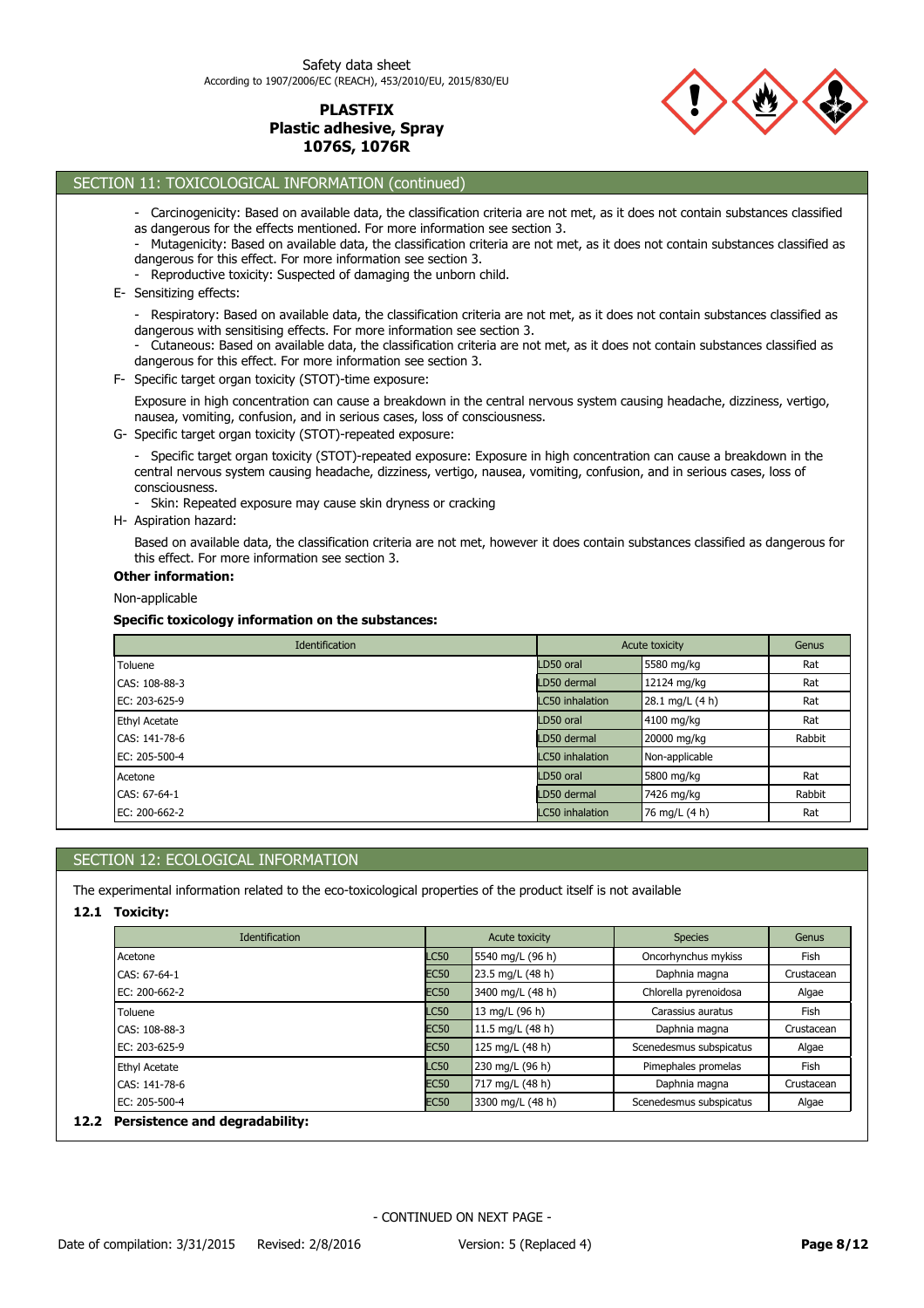

# SECTION 12: ECOLOGICAL INFORMATION (continued)

| <b>Identification</b> |                  | Degradability  |                 | Biodegradability |  |
|-----------------------|------------------|----------------|-----------------|------------------|--|
| Acetone               | BOD <sub>5</sub> | Non-applicable | Concentration   | 100 mg/L         |  |
| CAS: 67-64-1          | <b>COD</b>       | Non-applicable | Period          | 28 days          |  |
| $EC: 200 - 662 - 2$   | BOD5/COD         | 0.96           | % Biodegradable | 96 %             |  |
| Toluene               | BOD <sub>5</sub> | $2.5$ g $O2/q$ | Concentration   | 100 mg/L         |  |
| CAS: 108-88-3         | <b>COD</b>       | Non-applicable | Period          | 14 days          |  |
| EC: 203-625-9         | BOD5/COD         | Non-applicable | % Biodegradable | 100 %            |  |
| <b>Ethyl Acetate</b>  | BOD <sub>5</sub> | 1.36 g O2/g    | Concentration   | $100$ mg/L       |  |
| CAS: 141-78-6         | <b>COD</b>       | 1.69 g O2/g    | Period          | 14 days          |  |
| EC: 205-500-4         | BOD5/COD         | 0.81           | % Biodegradable | 83 %             |  |

#### **12.3 Bioaccumulative potential:**

| Identification       |  | Bioaccumulation potential |          |
|----------------------|--|---------------------------|----------|
| Acetone              |  | <b>BCF</b>                |          |
| CAS: 67-64-1         |  | Pow Log                   | $-0.24$  |
| EC: 200-662-2        |  | <b>Potential</b>          | Low      |
| Toluene              |  | <b>BCF</b>                | 13       |
| CAS: 108-88-3        |  | Pow Log                   | 2.73     |
| EC: 203-625-9        |  | <b>Potential</b>          | Low      |
| <b>Ethyl Acetate</b> |  | <b>BCF</b>                | 30       |
| CAS: 141-78-6        |  | Pow Log                   | 0.73     |
| EC: 205-500-4        |  | Potential                 | Moderate |

## **12.4 Mobility in soil:**

| <b>Identification</b> |                   | Absorption/desorption |              | Volatility                                |  |
|-----------------------|-------------------|-----------------------|--------------|-------------------------------------------|--|
| Acetone               | Кос               |                       | <b>Henry</b> | 2.929E+0 Pa·m <sup>3</sup> /mol           |  |
| CAS: 67-64-1          | <b>Conclusion</b> | Very High             | Dry soil     | Yes                                       |  |
| $EC: 200 - 662 - 2$   | Surface tension   | 23040 N/m (25 °C)     | Moist soil   | Yes                                       |  |
| Toluene               | <b>Koc</b>        | 178                   | <b>Henry</b> | 6.728E+2 Pa·m <sup>3</sup> /mol           |  |
| CAS: 108-88-3         | Conclusion        | Moderate              | Dry soil     | Yes                                       |  |
| EC: 203-625-9         | Surface tension   | 27930 N/m (25 °C)     | Moist soil   | Yes                                       |  |
| <b>Ethyl Acetate</b>  | <b>Koc</b>        | 59                    | <b>Henry</b> | $1.358E+1$ Pa $\cdot$ m <sup>3</sup> /mol |  |
| CAS: 141-78-6         | <b>Conclusion</b> | Very High             | Dry soil     | Yes                                       |  |
| EC: 205-500-4         | Surface tension   | 23240 N/m (25 °C)     | Moist soil   | Yes                                       |  |

### **12.5 Results of PBT and vPvB assessment:**

Non-applicable

#### **12.6 Other adverse effects:**

Not described

# SECTION 13: DISPOSAL CONSIDERATIONS

### **13.1 Waste treatment methods:**

| Code      | <b>Description</b>                                                                     | Waste class (Regulation (EU) No<br>1357/2014) |
|-----------|----------------------------------------------------------------------------------------|-----------------------------------------------|
| 08 04 09* | Waste adhesives and sealants containing organic solvents or other dangerous substances | Dangerous                                     |

#### **Type of waste (Regulation (EU) No 1357/2014):**

HP3 Flammable, HP4 Irritant — skin irritation and eye damage, HP5 Specific Target Organ Toxicity (STOT)/Aspiration Toxicity, HP10 Toxic for reproduction

### **Waste management (disposal and evaluation):**

Consult the authorized waste service manager on the assessment and disposal operations in accordance with Annex 1 and Annex 2 (Directive 2008/98/EC). As under 15 01 (2014/955/EC) of the code and in case the container has been in direct contact with the product, it will be processed the same way as the actual product. Otherwise, it will be processed as non-dangerous residue. We do not recommended disposal down the drain. See paragraph 6.2.

### **Regulations related to waste management:**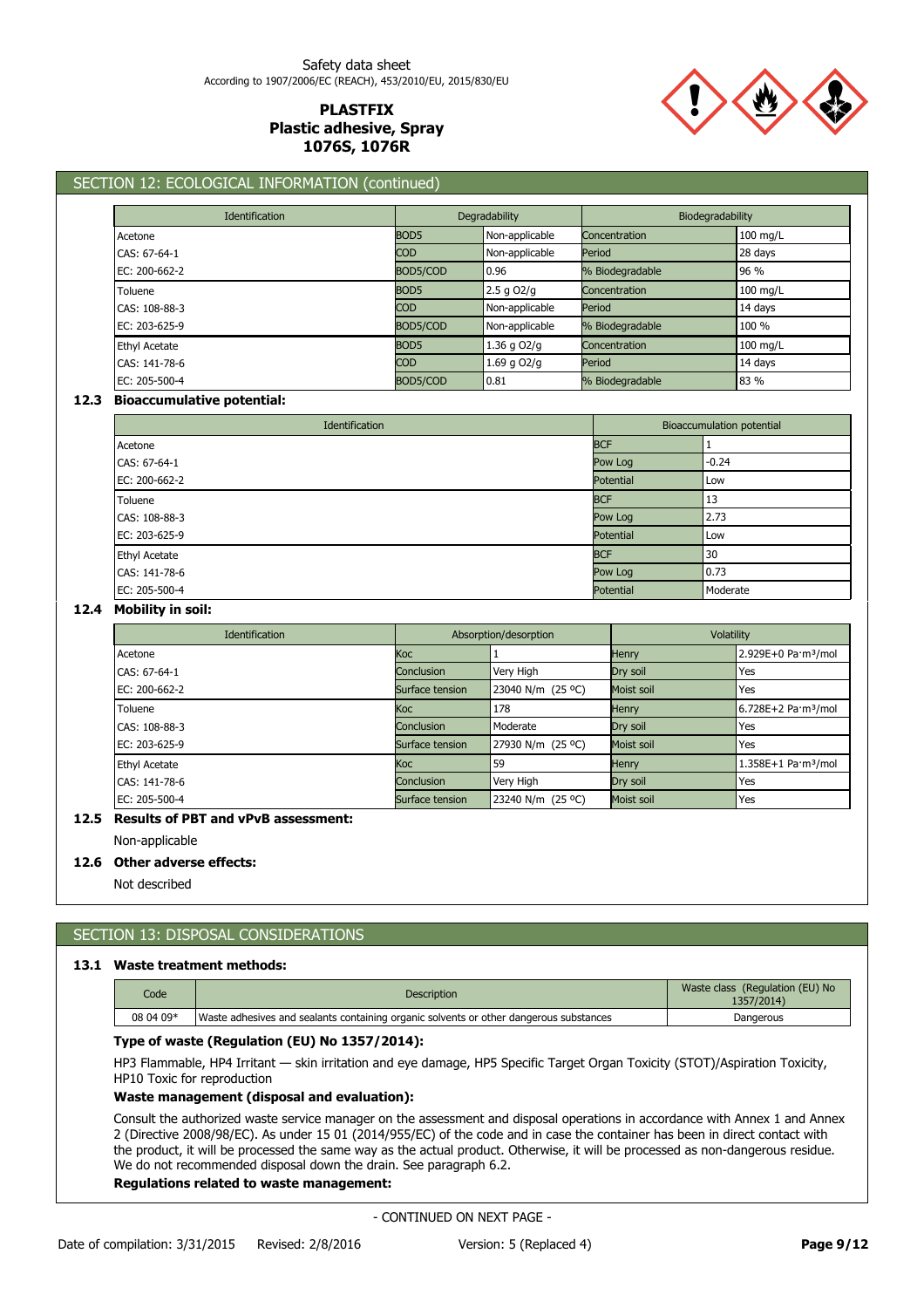

# SECTION 13: DISPOSAL CONSIDERATIONS (continued)

In accordance with Annex II of Regulation (EC) nº1907/2006 (REACH) the community or state provisions related to waste management are stated

Community legislation: Directive 2008/98/EC, 2014/955/EU, Regulation (EU) No 1357/2014

# SECTION 14: TRANSPORT INFORMATION

## **Transport of dangerous goods by land:**

| With regard to ADR 2015 and RID 2015: |                                                                                |                                       |
|---------------------------------------|--------------------------------------------------------------------------------|---------------------------------------|
|                                       | 14.1 UN number:                                                                | <b>UN1133</b>                         |
|                                       | 14.2 UN proper shipping name:                                                  | ADHESIVES containing flammable liquid |
|                                       | 14.3 Transport hazard class(es):                                               | 3                                     |
|                                       | Labels:                                                                        | 3                                     |
|                                       | 14.4 Packing group:                                                            | П                                     |
|                                       | 14.5 Dangerous for the                                                         | No                                    |
|                                       | environment:                                                                   |                                       |
|                                       | 14.6 Special precautions for user                                              |                                       |
|                                       | Special regulations:                                                           | 640D                                  |
|                                       | Tunnel restriction code:                                                       | D/E                                   |
|                                       | Physico-Chemical properties:                                                   | see section 9                         |
|                                       | Limited quantities:                                                            | 5L                                    |
|                                       | 14.7 Transport in bulk according<br>to Annex II of Marpol and<br>the IBC Code: | Non-applicable                        |
|                                       | Transport of dangerous goods by sea:                                           |                                       |
| With regard to IMDG 37-14:            |                                                                                |                                       |
|                                       | 14.1 UN number:                                                                | <b>UN1133</b>                         |
|                                       | 14.2 UN proper shipping name:                                                  | ADHESIVES containing flammable liquid |
|                                       | 14.3 Transport hazard class(es):                                               | 3                                     |
|                                       | Labels:                                                                        | 3                                     |
|                                       | 14.4 Packing group:                                                            | П                                     |
|                                       | 14.5 Dangerous for the<br>environment:                                         | No                                    |
|                                       | 14.6 Special precautions for user                                              |                                       |
|                                       | Special regulations:                                                           | 944                                   |
|                                       | EmS Codes:                                                                     | F-E, S-D                              |
|                                       | Physico-Chemical properties:                                                   | see section 9                         |
|                                       | Limited quantities:                                                            | 5L                                    |
|                                       | 14.7 Transport in bulk according                                               | Non-applicable                        |
|                                       | to Annex II of Marpol and<br>the IBC Code:                                     |                                       |
|                                       | Transport of dangerous goods by air:                                           |                                       |
| With regard to IATA/ICAO 2015:        |                                                                                |                                       |
|                                       | 14.1 UN number:                                                                | <b>UN1133</b>                         |
|                                       | 14.2 UN proper shipping name:                                                  | ADHESIVES containing flammable liquid |
|                                       | 14.3 Transport hazard class(es):                                               | 3                                     |
|                                       | Labels:                                                                        | 3                                     |
|                                       | 14.4 Packing group:                                                            | П                                     |
|                                       | 14.5 Dangerous for the<br>environment:                                         | No                                    |
|                                       | 14.6 Special precautions for user                                              |                                       |
|                                       | Physico-Chemical properties:                                                   | see section 9                         |
|                                       | 14.7 Transport in bulk according                                               | Non-applicable                        |
|                                       | to Annex II of Marpol and<br>the IBC Code:                                     |                                       |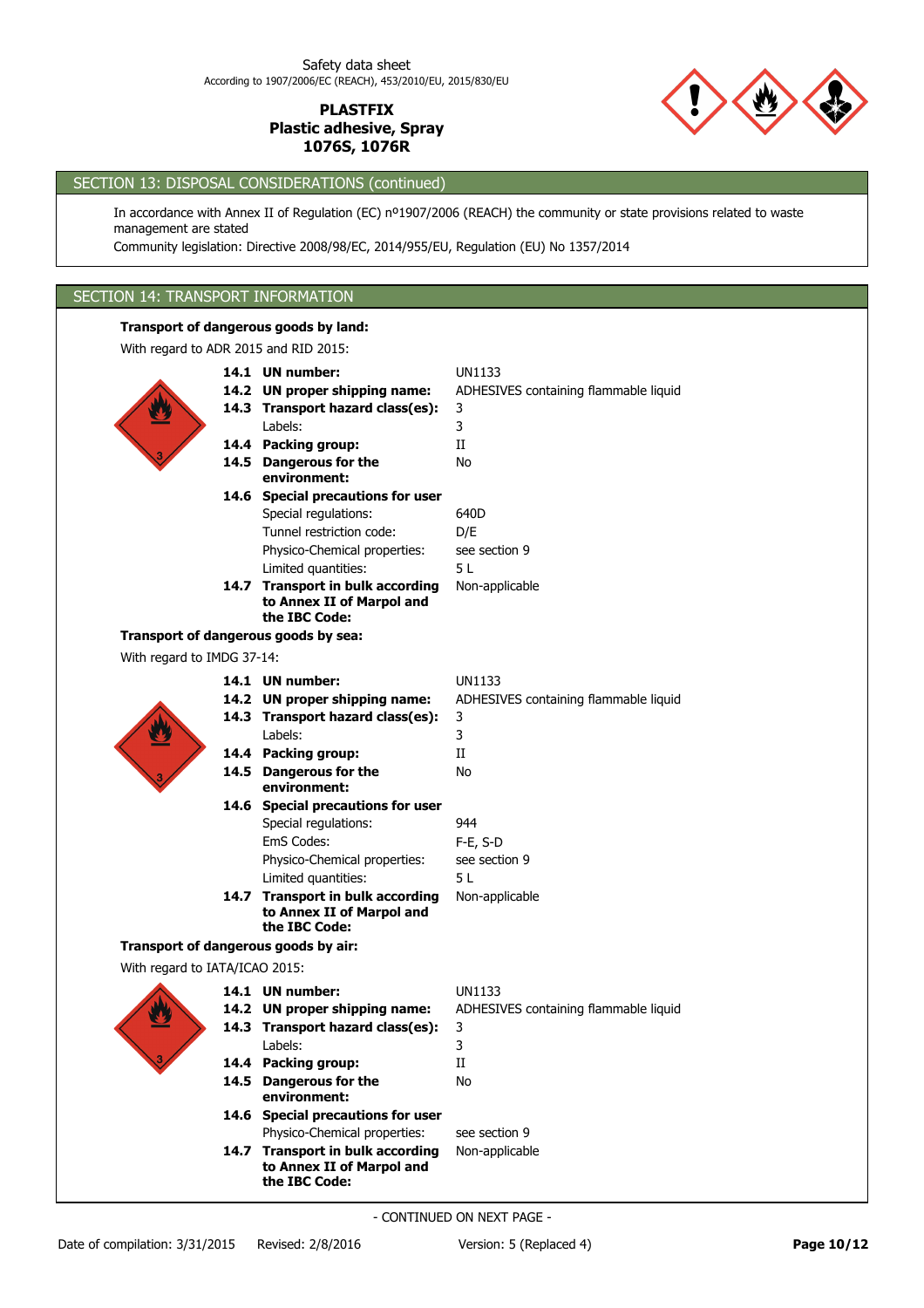

# SECTION 15: REGULATORY INFORMATION

### **15.1 Safety, health and environmental regulations/legislation specific for the substance or mixture:**

Candidate substances for authorisation under the Regulation (EC) 1907/2006 (REACH): Non-applicable

Substances included in Annex XIV of REACH ("Authorisation List") and sunset date: Non-applicable

Regulation (EC) 1005/2009, about substances that deplete the ozone layer: Non-applicable

Article 95, REGULATION (EU) No 528/2012: Non-applicable

REGULATION (EU) No 649/2012, in relation to the import and export of hazardous chemical products: Non-applicable

#### **Limitations to commercialisation and the use of certain dangerous substances and mixtures (Annex XVII, REACH):**

Contains more than 0.1 % of Toluene by weight. The use of this product is prohibited in adhesives or spray paints for sale to the general public.

Shall not be used, as substance or as mixtures in aerosol dispensers where these aerosol dispensers are intended for supply to the general public for entertainment and decorative purposes such as the following:

— metallic glitter intended mainly for decoration,

— artificial snow and frost,

— "whoopee" cushions,

- silly string aerosols,
- imitation excrement,
- horns for parties,
- decorative flakes and foams,
- artificial cobwebs,
- stink bombs.

### **Specific provisions in terms of protecting people or the environment:**

It is recommended to use the information included in this safety data sheet as data used in a risk evaluation of the local circumstances in order to establish the necessary risk prevention measures for the manipulation, use, storage and disposal of this product.

#### **Other legislation:**

The product could be affected by sectorial legislation

### **15.2 Chemical safety assessment:**

The supplier has not carried out evaluation of chemical safety.

# SECTION 16: OTHER INFORMATION

### **Legislation related to safety data sheets:**

This safety data sheet has been designed in accordance with ANNEX II-Guide to the compilation of safety data sheets of Regulation (EC) Nº 1907/2006 (Regulation (EU) Nº 453/2010, Regulation (EC) Nº 2015/830)

#### **Modifications related to the previous security card which concerns the ways of managing risks. :**

CLP Regulation (EC) nº 1272/2008:

· Precautionary statements

#### **Texts of the legislative phrases mentioned in section 2:**

H315: Causes skin irritation

H336: May cause drowsiness or dizziness

H373: May cause damage to organs through prolonged or repeated exposure

H361d: Suspected of damaging the unborn child.

H225: Highly flammable liquid and vapour

H319: Causes serious eye irritation

#### **Texts of the legislative phrases mentioned in section 3:**

The phrases indicated do not refer to the product itself; they are present merely for informative purposes and refer to the individual components which appear in section 3

#### **CLP Regulation (EC) nº 1272/2008:**

Asp. Tox. 1: H304 - May be fatal if swallowed and enters airways

Eye Irrit. 2: H319 - Causes serious eye irritation

Flam. Liq. 2: H225 - Highly flammable liquid and vapour

Repr. 2: H361d - Suspected of damaging the unborn child.

Skin Irrit. 2: H315 - Causes skin irritation

STOT RE 2: H373 - May cause damage to organs through prolonged or repeated exposure

STOT SE 3: H336 - May cause drowsiness or dizziness

### **Classification procedure:**